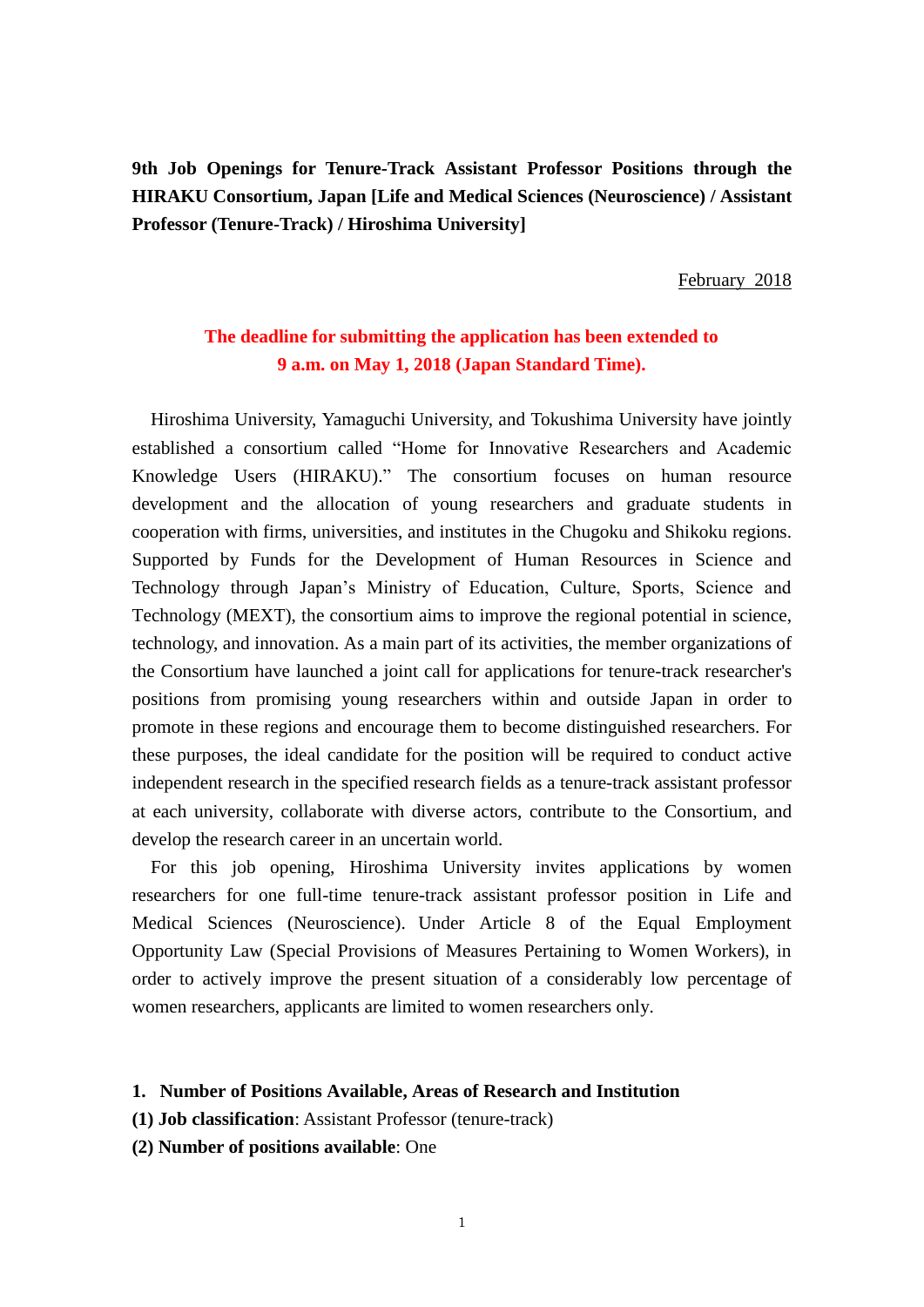#### **(3) Areas of Research**:

Life and Medical Sciences (Neuroscience)

\*Applicants are assumed to have expertise in neuroanatomy and/or histology. In particular, applicants are expected to have expertise in molecular and physiological analysis of the brain using model animals such as mouse, rat and zebrafish.

# **(4) Affiliation (Appointment)**:

Academy of Hiroshima University

(Graduate School of Biomedical & Health Sciences)

## **2. Application Requirements**

Applicants must satisfy all of the following requirements.

- ① Women researcher applicants should hold a PhD that was acquired after April 1, 2007, or have equivalent research experience, and should be under 40 years old (\*1) as of April 1, 2017.
- ② Applicants should be able to communicate in English.
- ③ Applicants should be able to lecture and provide research supervision to undergraduate and graduate students in Japanese or English.
- ④ Applicants should be able to begin working immediately after October 1, 2018, and no later than the end of the Japanese fiscal year 2018.
- ⑤ Applicants should actively contribute to science, technology, and innovation.

\*1: Applicants who participated in the mandatory clinical practice in Japan are eligible to apply unless they are 43 years old or older as of April 1, 2017. Since this project is supported by Funds for the Development of Human Resources in Science and Technology under MEXT, these age restrictions are subject to exceptional treatment by the Ordinance for Enforcement of the "Koyou taisaku" Act 1-3 (1-(3-2)).

### **3. Employment Conditions**

## **(1) Term of Appointment**

- -The term of appointment is from October 1, 2018, to September 30, 2023.
- -An assistant professor (tenure-track) of this job opening could possibly change her workplace within the consortium organizations through an agreement between the consortium and the assistant professor. In such a case, the term of appointment will remain the same, and the assistant professor will adhere to the standards of each organization.
- -The assistant professor will receive midterm evaluations by September 2021 and final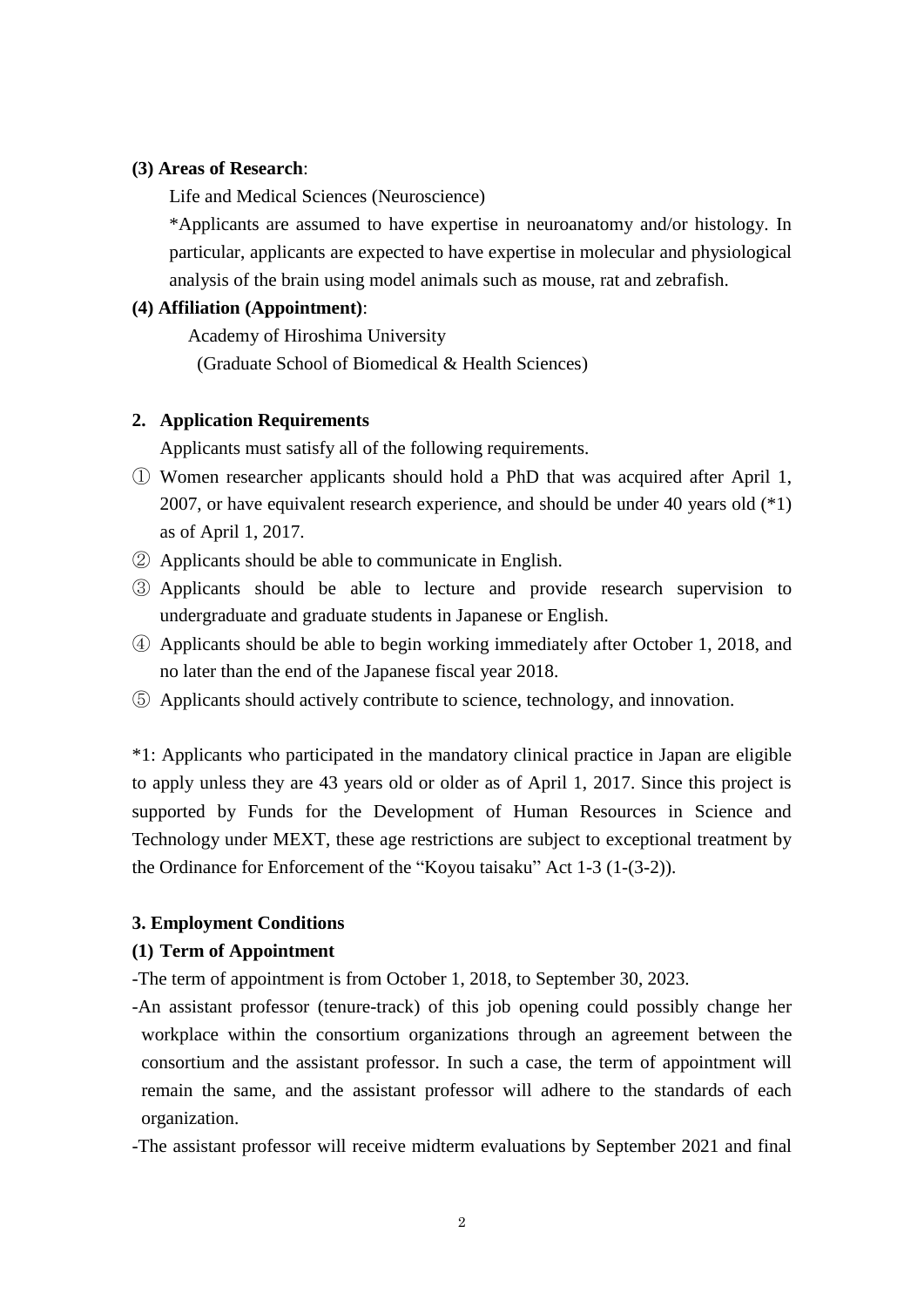evaluations by March 2023. The assistant professor who passes her tenure reviews with Hiroshima University will receive a tenured position, which is on a permanent basis with a mandatory retirement age.

-Depending on the final evaluation by the consortium, an assistant professor holding this position could be appointed by an organization that participates in the consortium through an agreement between the assistant professor and the organization.

# **(2) Annual Salary**

- ① Annual salary, including allowances, will be approximately 4,800,000-6,600,000 yen depending on the successful applicant's research experience (salaries will be calculated according to the annual salary rules of Hiroshima University).
- ② Various types of insurance (The Ministry of Education, Culture, Sports, Science and Technology Mutual Aid Association, unemployment, and accident compensation) are available to an assistant professor of Hiroshima University.

# **(3) Work Conditions**

- ① The employment conditions and regulations of Hiroshima University shall apply as deemed appropriate.
- ② The first place of employment will be located on the Kasumi campus of Hiroshima University.
- ③ A discretionary working-hour system is in place for professional work. This means assistant professors can manage their own working hours, although formal working hours are considered to be 7 hours and 45 minutes a day.
- ④ A maternity and childcare leave system will be applied.

# **4. Work Description**

An assistant professor holding this position will be required carry out the assistant professor's work of each organization and contributions for the consortium as listed below.

- ① Conducting research activities inside and outside the consortium based on the research plan ("research effort" should be more than 60%)
- ② Actively working to obtain external research funds
- ③ Producing research outputs (e.g., publication in SCI journals and/or patents)
- ④ Disseminating research outputs to society, including presenting results at international conferences
- ⑤ Giving lectures and advising undergraduate and graduate students in their research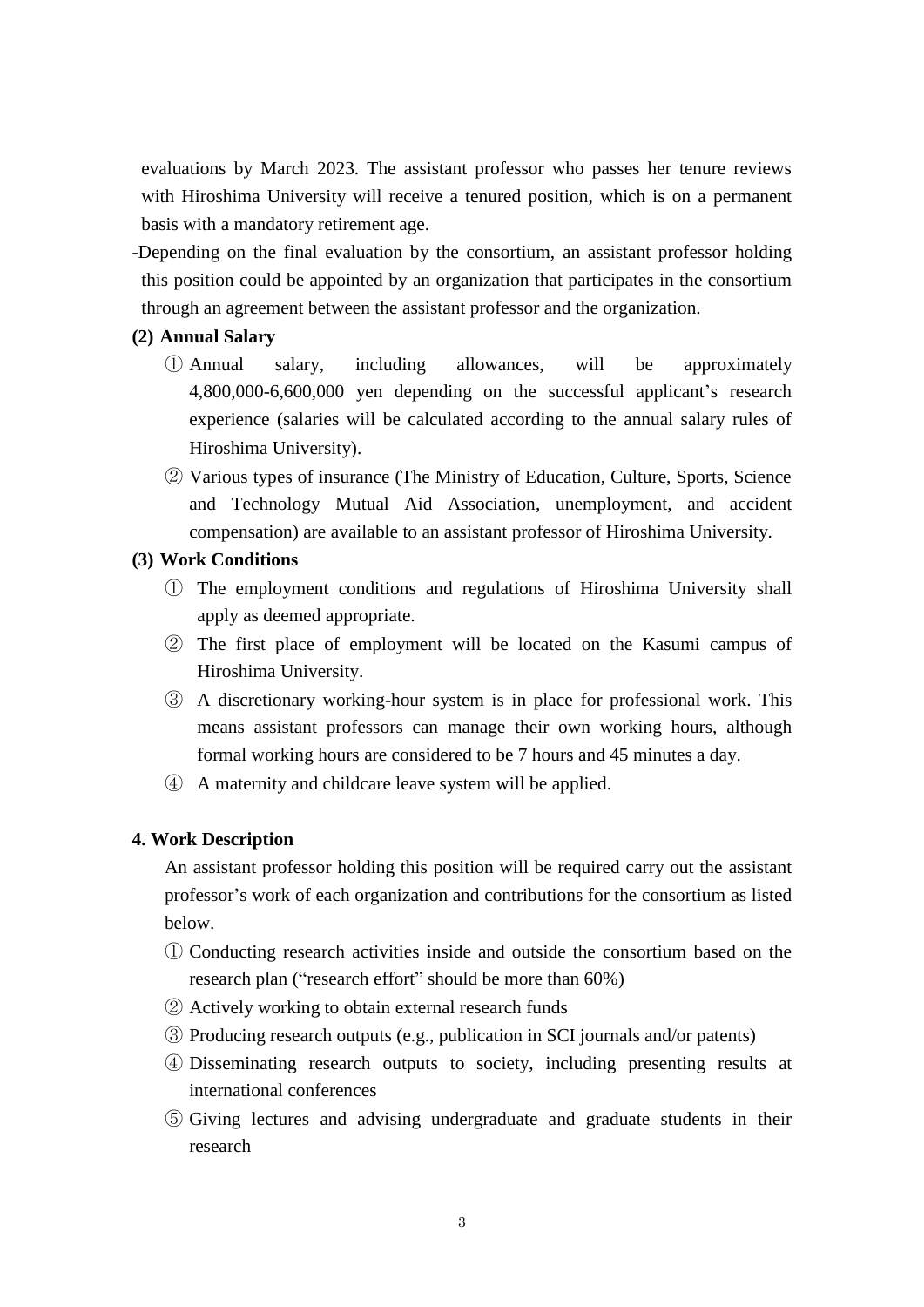- ⑥ Participating in activities related to external research funds (even research activities related to external funds will be included as part of the research effort)
- ⑦ Being involved in other duties as considered necessary by each organization
- ⑧ Planning and operating international meetings, symposiums, and network activities organized or co-organized by the consortium
- ⑨ Attending training, lectures on faculty development, etc., conducted by organizations in the consortium
- ⑩ Being involved in other duties as considered necessary by the head of the executive committee of the consortium

#### **5. Special Notices Related to the Consortium**

- **(1) Role of the consortium in this job opening, processes for employment and career development in the consortium**
	- -Application materials should be submitted to the secretariat of the HIRAKU consortium. The council of the consortium will determine the successful candidate after consulting with the organization that will accept the candidate. The successful candidate will then be hired by the organization as a faculty member (hereinafter referred to as a Consortium Assistant Professor).
	- -The term of the Consortium Assistant Professor will be same as 3(1).
	- -For the betterment of her development as a researcher, the Consortium Assistant Professor might be able to conduct her research at other organizations inside or outside of the consortium. Such arrangements should be made through an agreement between the consortium and the Consortium Assistant Professor.
	- -Consortium Assistant Professors are expected not only to conduct excellent research but also to be involved in consortium-related teaching, networking, and training activities to further their career development as researchers.
	- -Consortium Assistant Professors are expected to provide experiences and information for the consortium through the activities described above, via evaluation and training processes with their mentors in order to assist us in improving this system.
	- -Thus, applicants will be evaluated based on not only their research results and potential but also their ability to collaborate with diverse actors and develop their research careers by utilizing the research and training opportunities described above.

#### **(2) Research Funds**

During the first fiscal year, about 5,000,000 yen (\*2) will be provided to each Consortium Assistant Professor as a start-up fund. In addition, during the term of appointment, about 500,000 yen per year  $(*2)$  will be provided for the consortium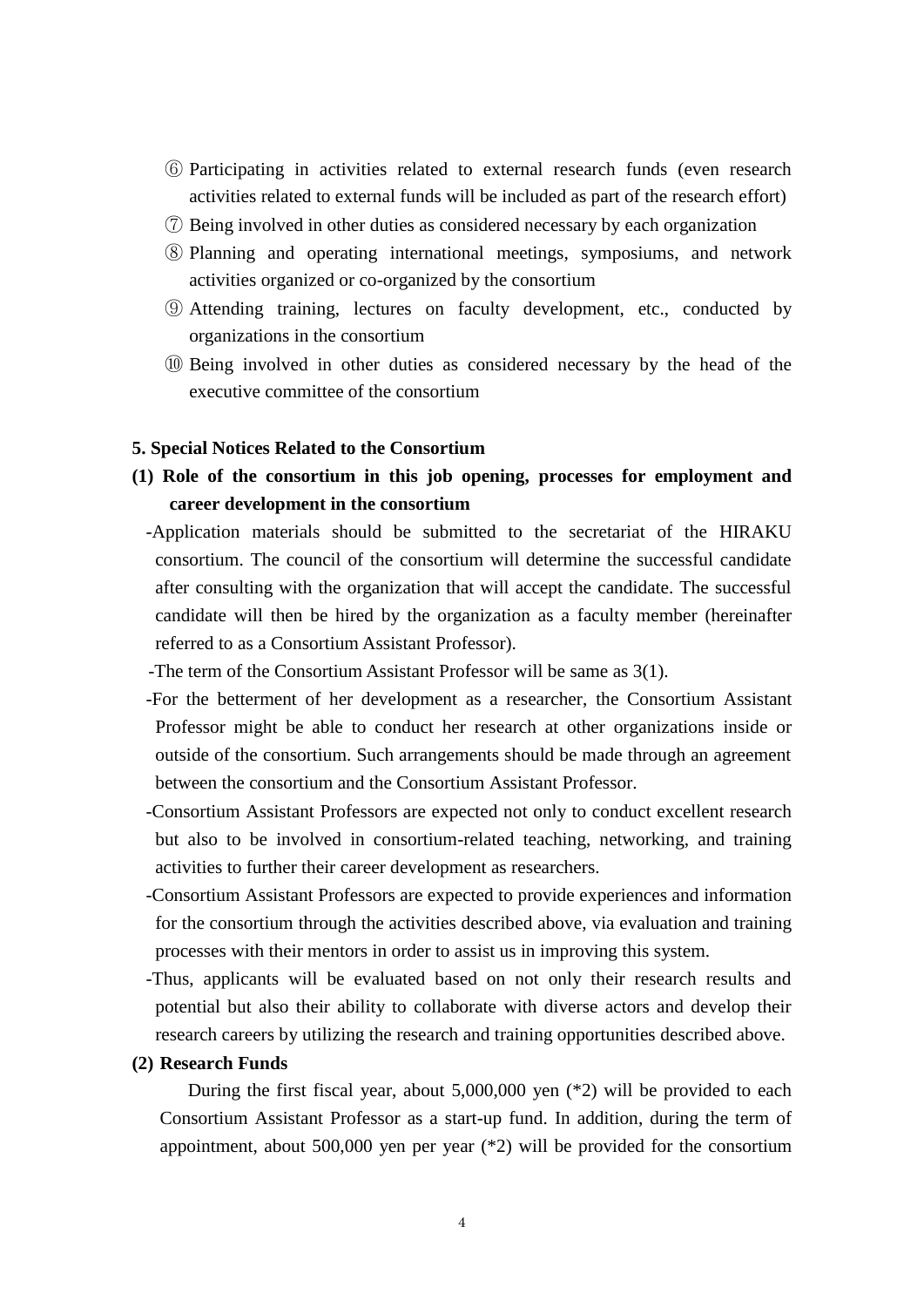activities such as for training and registration costs for domestic or international conferences. These funds must be used in accordance with the regulations of the workplace, the funding agencies, and the Japanese government.

\*2: The amount could change depending on the grant-in-aid situation.

## **(3) Personnel Support**

- ① Research and teaching education will be supported by mentors who are senior researchers in the consortium.
- ② Other research and teaching activities will be supported by university research administrators (URAs).

### **(4) Additional Remarks**

Personal research spaces (offices and laboratories) will be preferentially allocated for Consortium Assistant Professors.

### **6. Application Materials**

## **(1) Application Documents**

- ① Curriculum vitae (including expected research field and workplace as bellow, using application form 7)
	- Academy of Hiroshima University (Graduate School of Biomedical & Health Sciences)
	- Life and Medical Sciences (Neuroscience)
- ② List of research activities (e.g., books, reviews, original papers, conference proceedings); attach copies of no more than five major papers
- ③ Summary of past research activities (up to four pages on A4 paper including figures)
- ④ Research plan at the consortium (up to four pages on A4 paper including figures, a future research plan for five years to come)
- ⑤ Aspirations for contributions to science, technology, and innovation (one page on A4 paper)
- ⑥ List of references
- \*All of the above documents must be written in English or Japanese and be filled in the application form. The application form can be downloaded from the following URL: http://home.hiroshima-u.ac.jp/hiraku/younger\_tenuretrack/

### **(2) Inquiries about Applications**

Please contact us with any questions by e-mail at:

General information and procedure of this job opening:

consortium-koubo@office.hiroshima-u.ac.jp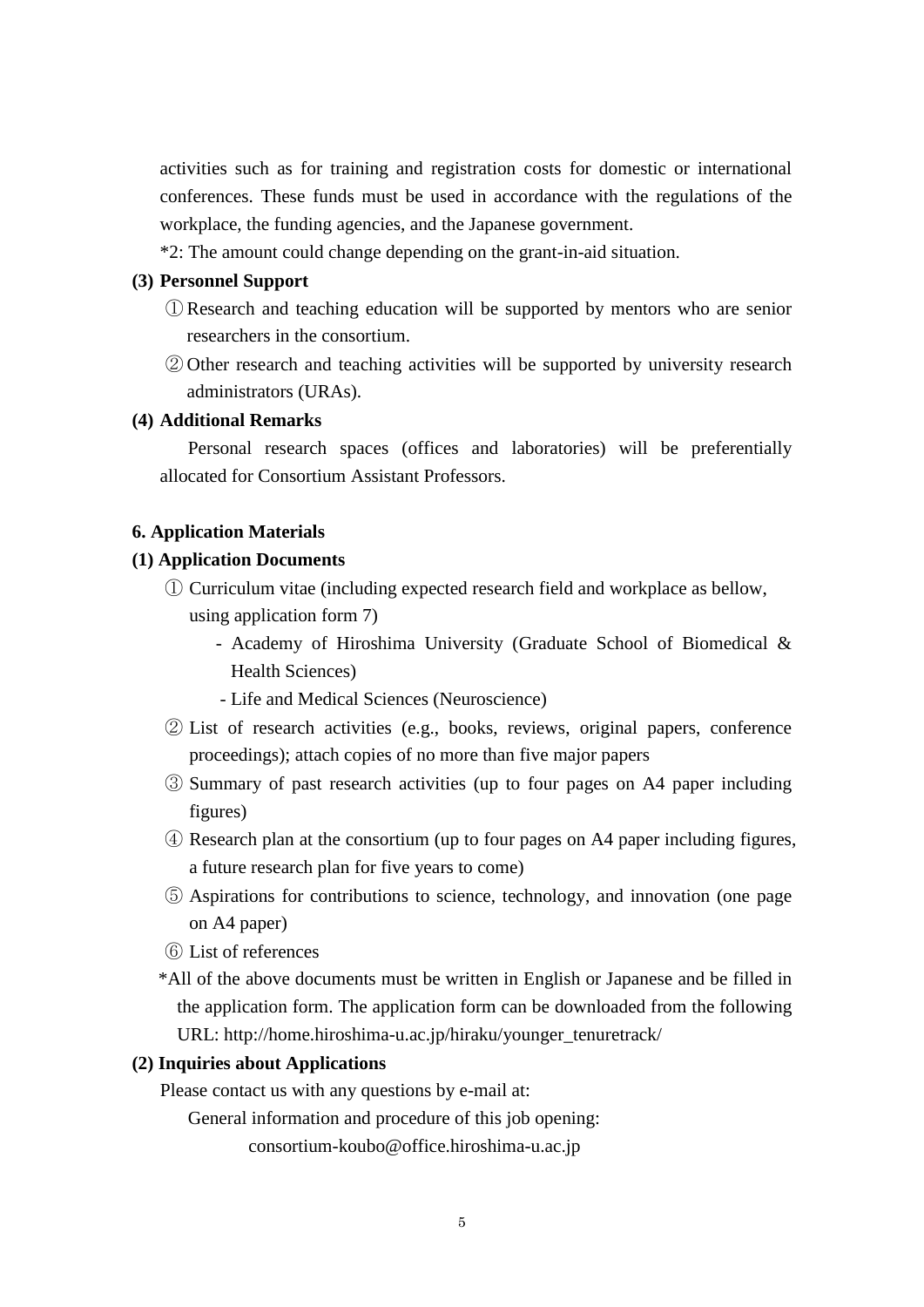(Secretariat of the HIRAKU consortium)

Specific information for the research environment of this job opening:

haizawa@hiroshima-u.ac.jp

Professor Hidenori Aizawa, MD,Ph.D

(Graduate School of Biomedical & Health Sciences , Hiroshima

University)

kasumi-jinji@office.hiroshima-u.ac.jp

(HR Administrator, Support Office of, Management Support Division of Kasumi Campus, Hiroshima University)

# **(3) Employer**

Hiroshima University

#### **(4) Probationary employment period**

six (6) months (Hiroshima University Work Regulations for Employees.)

### **(5) Protection of Private Information**

Private information related to the application is protected by the Personal Information Protection Law and the consortium's regulations (for the moment, we will invoke the regulations of Hiroshima University). Personal information related to submitted documents may be provided to other organizations in the consortium, through the council and/or executive committee of the consortium, with strict measures to avoid information leakage.

# **7. Deadline for Submission and the Selection Process**

## **(1) Deadline for Submission**

The deadline for submitting the application is 10 a.m. on April 2, 2018 (Japan Standard Time).

#### **(2) Submission**

All documents should be submitted in PDF format with the file name  $Consortium(9)$  (last name of applicant first initial) (e.g., Consortium(9) (Einstein A)) to the following e-mail address:

### **consortium-koubo@office.hiroshima-u.ac.jp**

(Secretariat of the HIRAKU consortium)

The total file size must not exceed 10 MB. Larger documents may be submitted in separate files numbered as follows:  $1/2$ ,  $2/2$ , etc. File compression must not be used. The secretariat will send a confirmation of receipt to each applicant. It is strongly advisable to make sure this confirmation message arrives after submitting the application.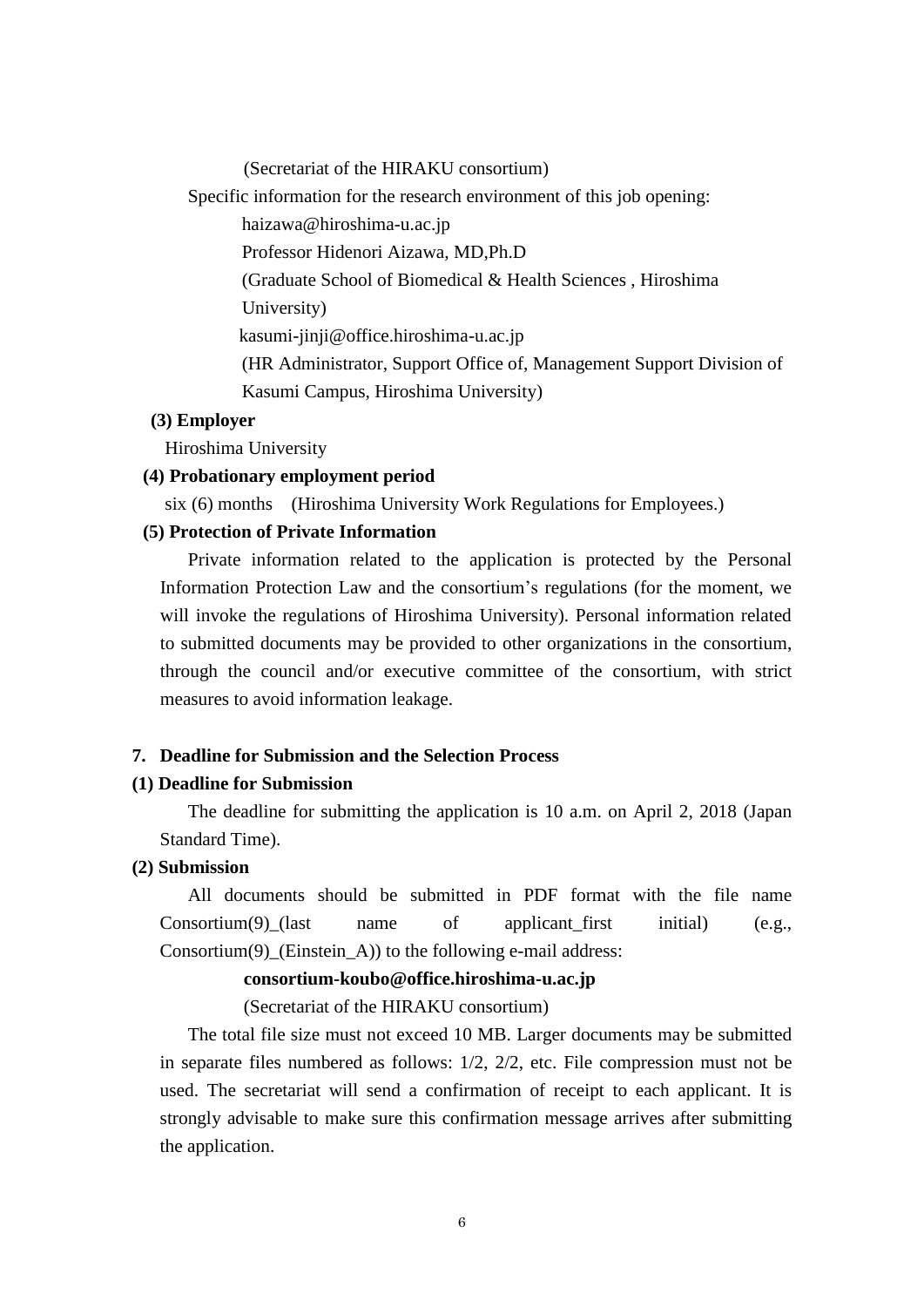# **(3) Selection Schedule**

① The first screening (by the specific research area)

- The results of the first screening will be announced by e-mail to applicants around late May 2018.
- Successful candidates from the first screening will be given information about the second screening.
- There is a possibility that an interview will also be conducted during the first screening. In this case, the transportation cost for the interview will not be reimbursed.

② The second screening (by interview) will be conducted around June or July 2018.

- The results of the second screening will be announced to the applicants by the end of July 2018.
- The transportation cost for the second screening will be reimbursed by the consortium.

# **(4) Selection Standards**

The first and second screening will evaluate the candidates in terms of research activities, originality and realization of research plans, and potential research impact (e.g., contribution to science, technology, and innovation).

# **8. Additional Remarks**

- (1) We strongly welcome applications from international researchers.
- (2) Hiroshima University enforces support for female researchers.
	- ① Each female Consortium Assistant Professor will receive guidance related to job environment preparation and maintenance via the Gender Equality Promotion Office and a section of the Career-up Program for Women Researchers in the Human Resources Training Promotion Office of Hiroshima University.
	- ② A female mentor will be assigned to each female Consortium Assistant Professor as well as a normal mentor as described in 5 (3)-①.
	- ③ On- and off-campus nurseries are available. The support staff of the university will provide assistance in finding a nursery.

 Hiroshima University enforces gender equality. Details can be found on the website of the Gender Equality Promotion Office.

# (References)

Hiroshima University home page: http://www.hiroshima-u.ac.jp/index.html